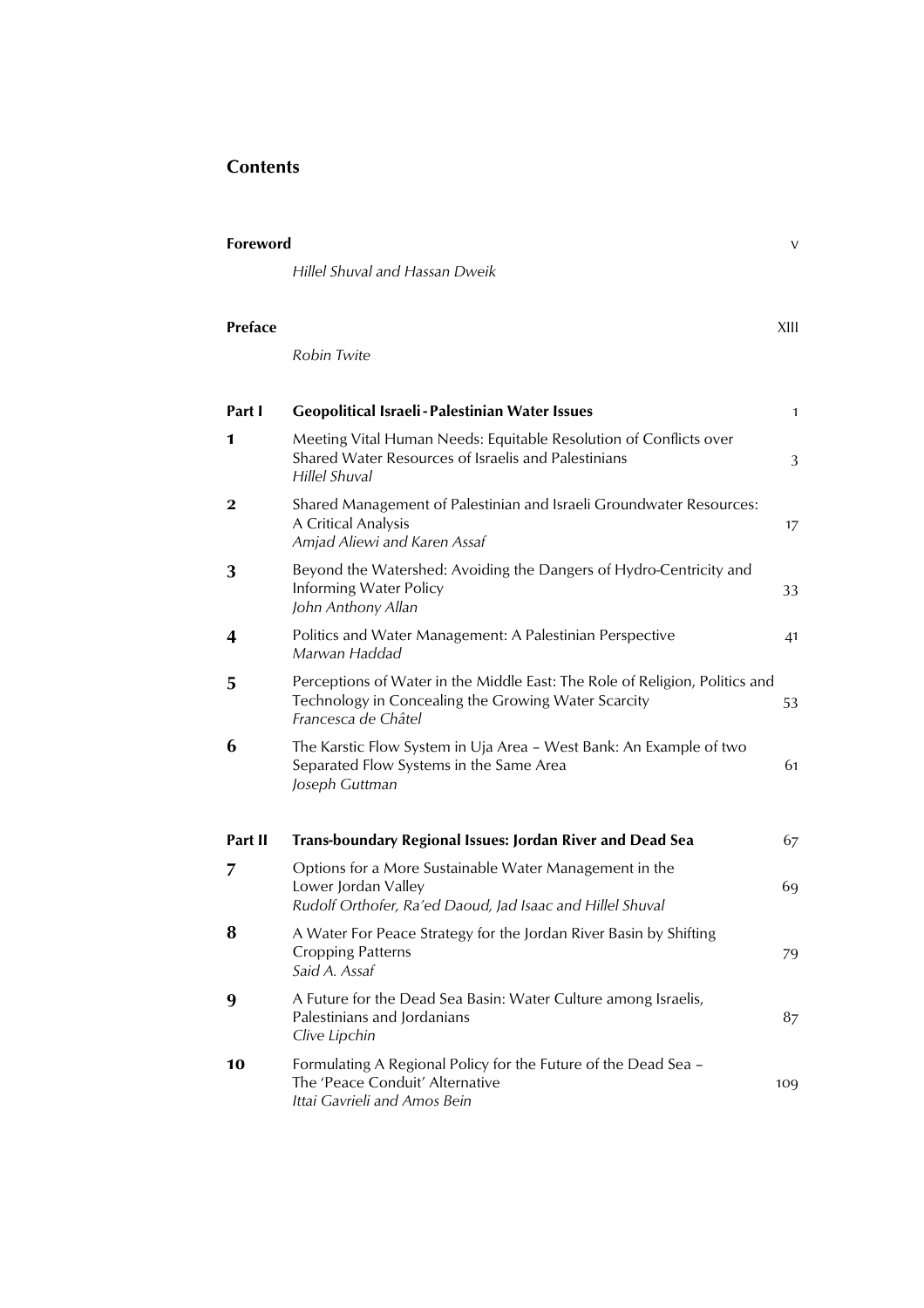## **x** Contents

| Part III | <b>Water Trade and Water Markets</b>                                                                                                | 117 |
|----------|-------------------------------------------------------------------------------------------------------------------------------------|-----|
| 11       | Water Management, Infrastructure, Negotiations and Cooperation:<br>Use of the WAS Model<br>Franklin M. Fisher                       | 119 |
| 12       | Virtual Water' in the Water Resource Management of the<br>Arid Middle East<br><b>Hillel Shuval</b>                                  | 133 |
| 13       | Virtual Water Trade as a Policy Instrument for Achieving<br>Water Security in Palestine<br>Yasser H. Nassar                         | 141 |
| 14       | Water Conflicts and International Water Markets<br>Howard M. Wachtel                                                                | 147 |
| Part IV  | <b>Water Imports in the Middle East</b>                                                                                             | 155 |
| 15       | Turkish Water Exports: A Model for Regional Cooperation in the<br>Development of Water Resources<br>George E. Gruen                 | 157 |
| 16       | Water Transfer from Turkey to Water-Stressed Countries in<br>the Middle East<br>Mithat Rende                                        | 165 |
| 17       | Manavgat River Water: A Limited Alternative Water Resource for<br>Domestic Use in the Middle East<br>Ýbrahim Gürer and Mehmet Ülger | 175 |
| 18       | Socioeconomic Development and Benefit Sharing in the<br>Euphrates-Tigris River Basin<br>Aysegül Kibaroðlu                           | 185 |
| Part V   | <b>Water Co-operation and Conflict Resolution</b>                                                                                   | 193 |
| 19       | Why States Co-operate over Shared Water: The Water Negotiations<br>in the Jordan River Basin<br>Anders Jägerskog                    | 195 |
| 20       | Joint Mismanagement: Reappraising the Oslo Water Regime<br>Jan Selby                                                                | 203 |
| 21       | Violations, Opportunities and Power along the Jordan River:<br>Security Studies Theory Applied to Water Conflict<br>Mark Zeitoun    | 213 |
| 22       | U.S. Sponsored Conflict Resolution Through Cooperation in the<br><b>Water Sector</b><br>Miriam Schafer and Elizabeth Lien           | 225 |
| 23       | Water Allocation for Nature and the 'End of Conflict' Era<br>Tamar Achiron-Frumkin and Ron Frumkin                                  | 233 |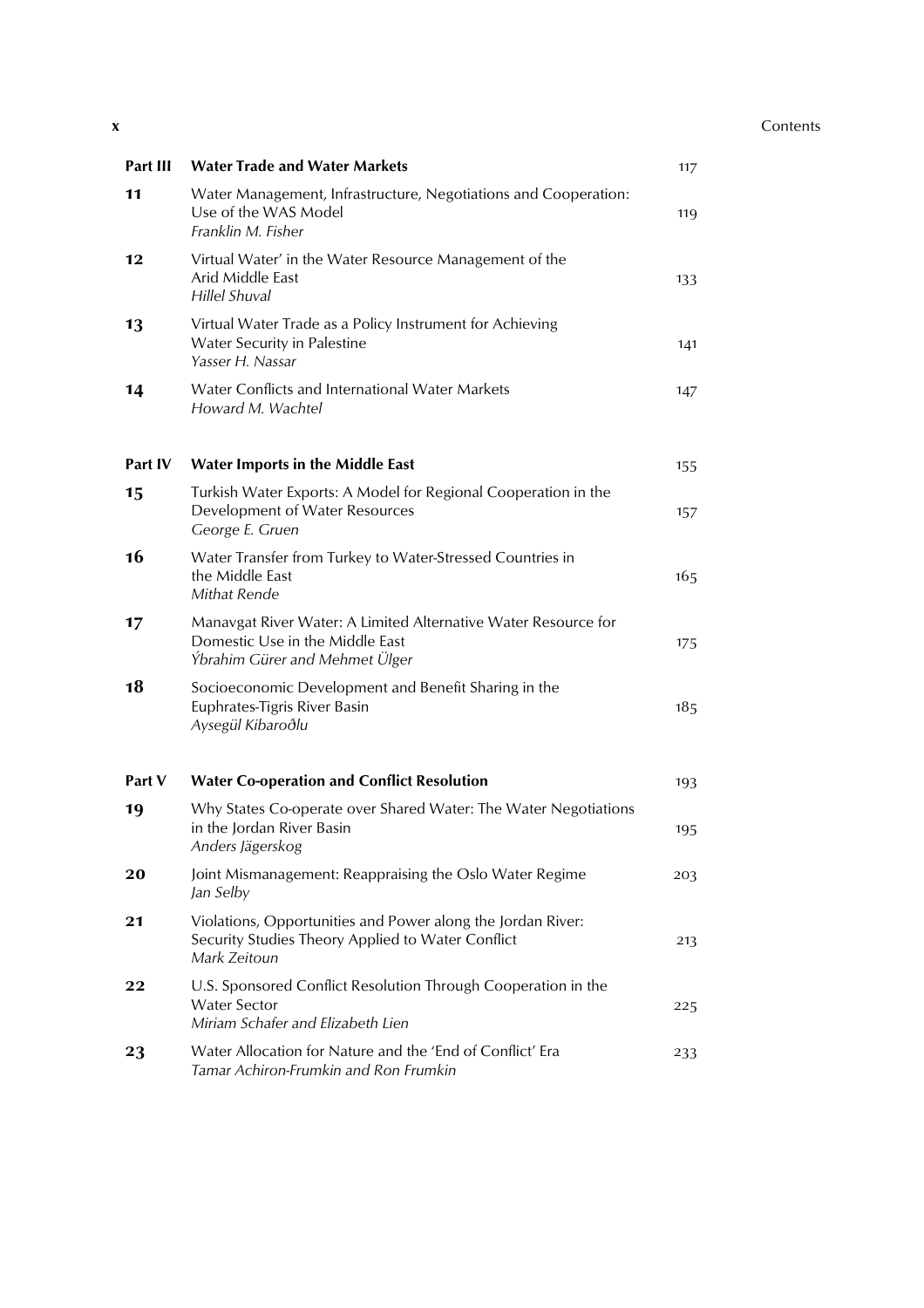## Contents **xi**

| 24              | Allocating Gaps of Shared Water Resources (Scarcity Index):<br>Case Study on Palestine-Israel<br>Mohamed Asheesh                                                             | 241 |
|-----------------|------------------------------------------------------------------------------------------------------------------------------------------------------------------------------|-----|
| 25              | Factors Relating to the Equitable Distribution of Water in Israel<br>and Palestine<br>David J.H. Phillips, Shaddad Attili, Stephen McCaffrey and John S. Murray              | 249 |
| 26              | Groundwater Management in a Cross Boundary Case: Application to<br>Israel and the Palestinian Authority<br>Edna Loehman and Nir Becker                                       | 257 |
| 27              | Feasibility Study for Cooperation in Wastewater Treatment Plants and<br>Landfills for Israelis and Palestinians in the West Bank<br>Nitsan Levy and Yitzhak Meyer            | 263 |
| 28              | Effects of the Separation Barrier on the Viability of a Future<br>Palestinian State<br>Daniel Arsenault and Jamie Green                                                      | 273 |
| 29              | Water as a Human Right: Understanding of Water in the Arab Countries<br>of the Middle East<br>Simone Klawitter and Hadeel Qazzaz                                             | 283 |
| <b>Part VI</b>  | <b>International Water Law</b>                                                                                                                                               | 291 |
| 30              | Legal Framework of Groundwater Management in the Middle East<br>(Israel, Jordan, Lebanon, Syria and the Palestinian Territories)<br>Raya Marina Stephan                      | 293 |
| 3 <sub>1</sub>  | Palestinian Water Authority: Developments and Challenges -<br>Legal Framework and Capacity<br>Hiba Husseini                                                                  | 301 |
| <b>Part VII</b> | <b>Water Resource Management</b>                                                                                                                                             | 309 |
| 32              | Water Demand Management as Governance: Lessons from the<br>Middle East and South Africa<br>David B. Brooks and Sarah Wolfe                                                   | 311 |
| 33              | Water Demand Management - A Strategy to Deal with Water Scarcity:<br>Israel as a Case Study<br>Saul Arlosoroff                                                               | 325 |
| 34              | Using Socio-economic Indicators for Integrated Water Resources<br>Management: Case Study of Palestine<br>Abdel Rahman Alamarah (Tamimi), Ashraf A. Isayed and Mai Abu Mughli | 331 |
| 35              | Israeli Water Use Patterns: Resource Conservation and<br><b>Transboundary Security</b><br>Joy Braunstein                                                                     | 341 |
| 36              | Holistic Regional Approach to Water Management<br>Joel R. Gat                                                                                                                | 349 |